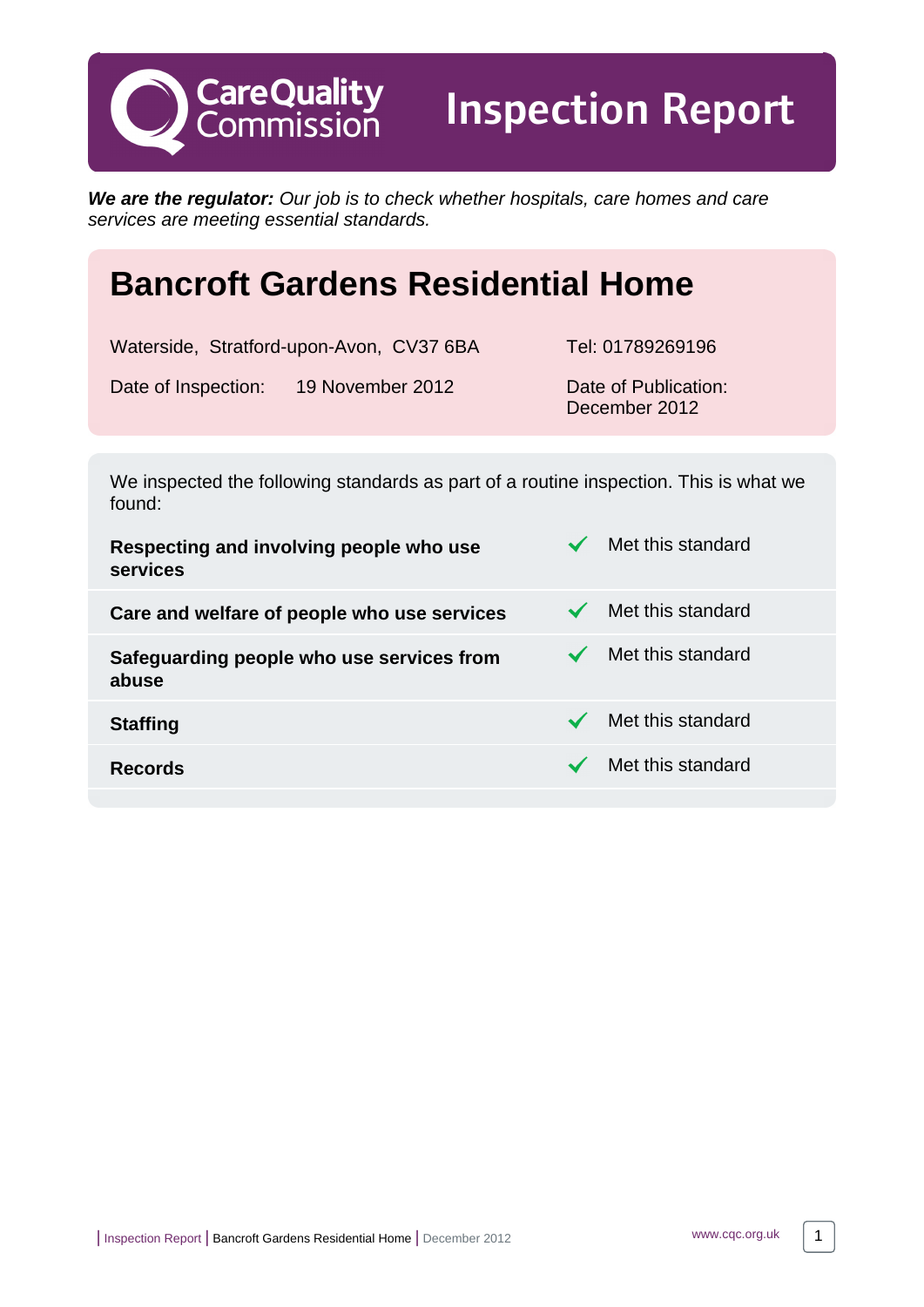# **Details about this location**

| <b>Registered Provider</b> | D & J S Barnfield                                                                                                  |  |
|----------------------------|--------------------------------------------------------------------------------------------------------------------|--|
| <b>Registered Manager</b>  | Mrs. Jeanette Barnfield                                                                                            |  |
| Overview of the<br>service | Bancroft Gardens Residential Home provides personal care<br>support and residential accommodation to older people. |  |
| Type of service            | Care home service without nursing                                                                                  |  |
| Regulated activity         | Accommodation for persons who require nursing or personal<br>care                                                  |  |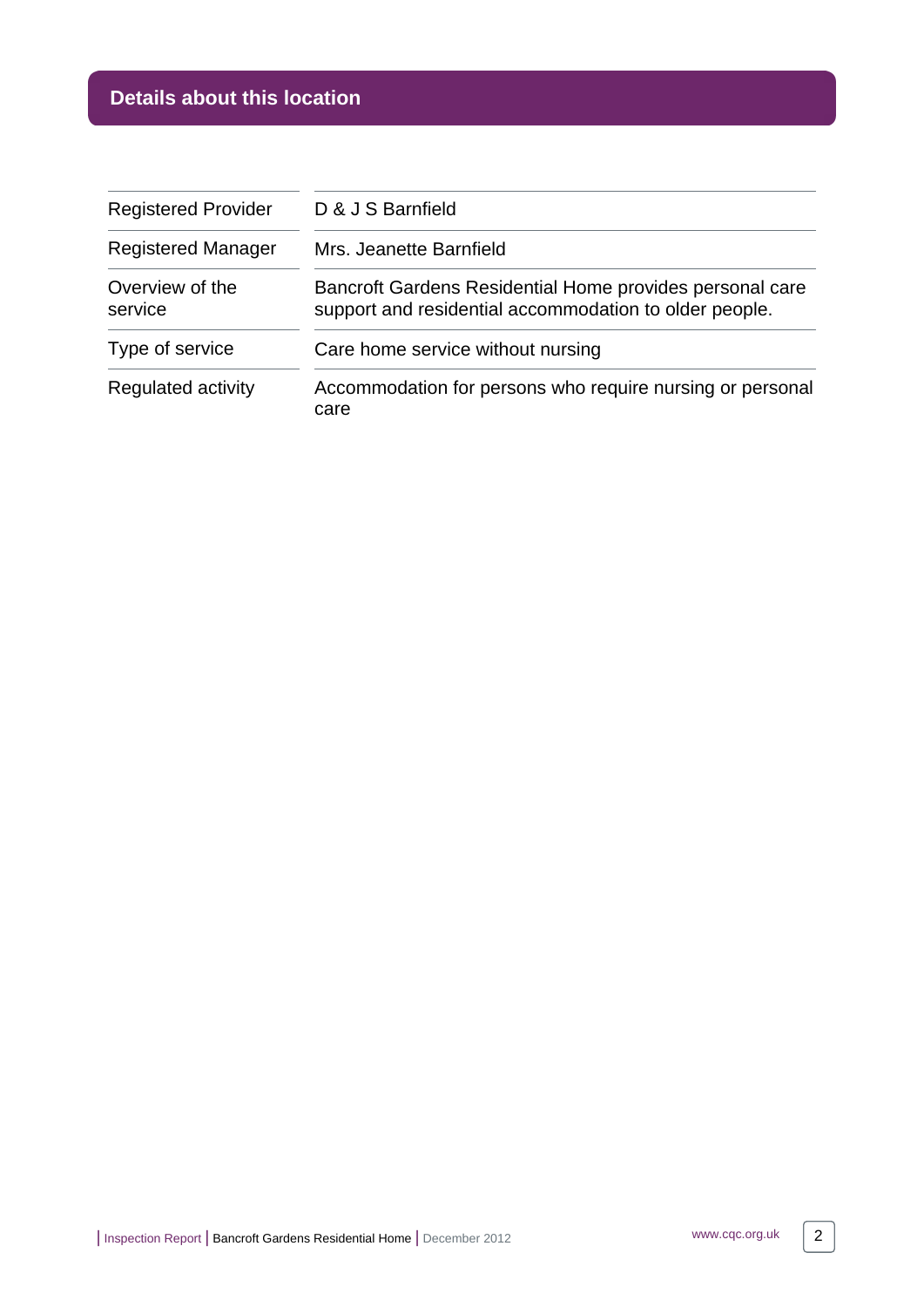When you read this report, you may find it useful to read the sections towards the back called 'About CQC inspections' and 'How we define our judgements'.

|                                                  | Page |
|--------------------------------------------------|------|
| <b>Summary of this inspection:</b>               |      |
| Why we carried out this inspection               | 4    |
| How we carried out this inspection               | 4    |
| What people told us and what we found            | 4    |
| More information about the provider              | 4    |
| Our judgements for each standard inspected:      |      |
| Respecting and involving people who use services | 6    |
| Care and welfare of people who use services      | 8    |
| Safeguarding people who use services from abuse  | 10   |
| Staffing                                         | 11   |
| Records                                          | 12   |
| <b>About CQC Inspections</b>                     | 13   |
| How we define our judgements                     | 14   |
| Glossary of terms we use in this report          | 16   |
| <b>Contact us</b>                                | 18   |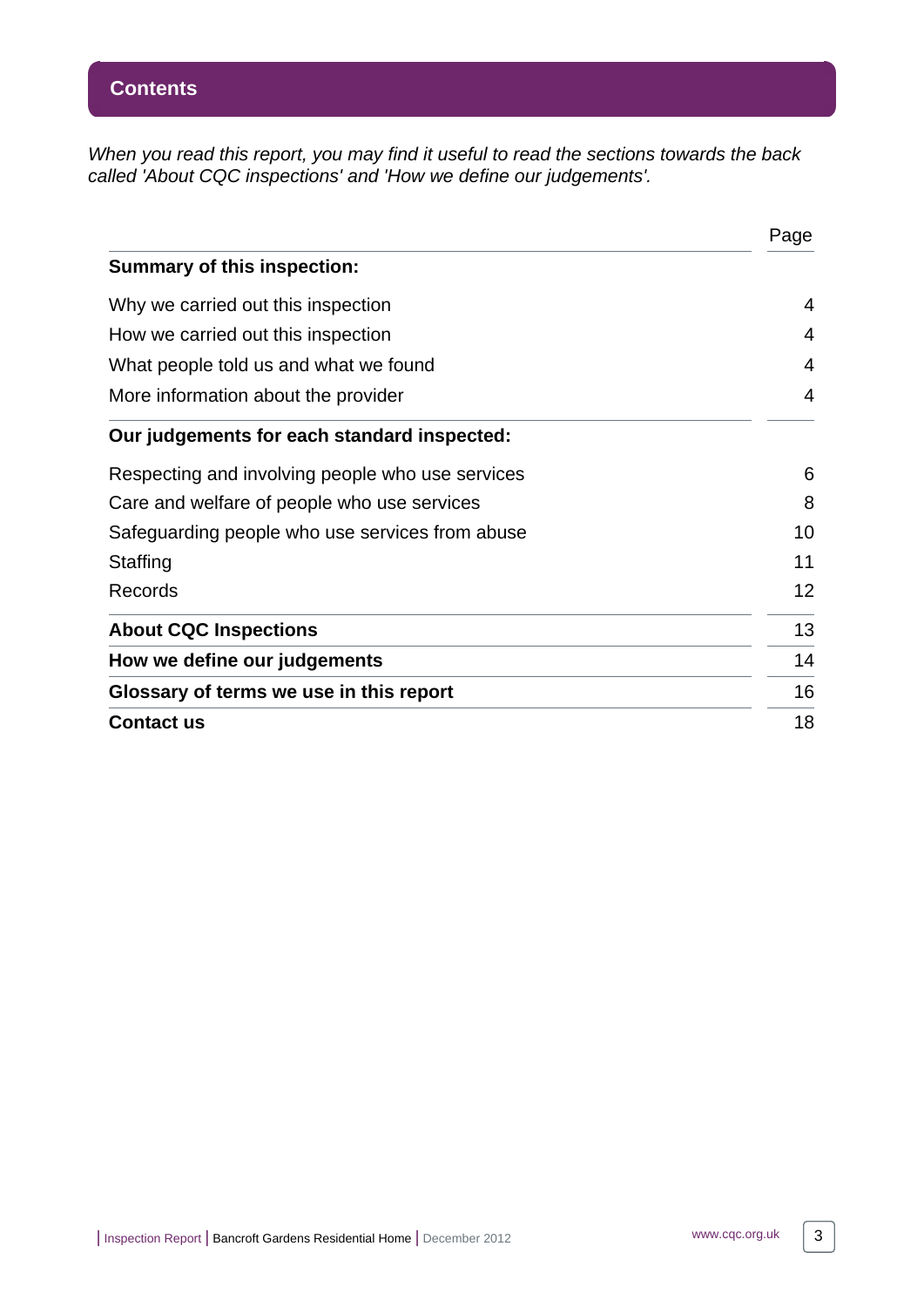#### <span id="page-3-0"></span>**Why we carried out this inspection**

This was a routine inspection to check that essential standards of quality and safety referred to on the front page were being met. We sometimes describe this as a scheduled inspection.

This was an unannounced inspection.

#### <span id="page-3-1"></span>**How we carried out this inspection**

We looked at the personal care or treatment records of people who use the service, carried out a visit on 19 November 2012, checked how people were cared for at each stage of their treatment and care and talked with people who use the service. We talked with staff.

#### <span id="page-3-2"></span>**What people told us and what we found**

During the inspection we spoke with the deputy manager, one care worker, the activities person and two people using the service. The two staff we spoke with and the deputy manager said there had been sufficient staff available to accommodate people's needs. People said they liked living at the home. Some comments were: ''Activities lady is very good. '' ''Care has been wonderful.'' ''Food is excellent'' and ''The food is better than ever I've had.''

We saw people's needs had been assessed, risks identified and personalised plans of care developed for each person. There was evidence of support by healthcare professionals to ensure people's ongoing healthcare needs were met. We have asked that the provider may like to note that we did not see reference to the people's mental capacity status in their care plans or the frequency of review of their mental capacity status should it be needed.

We saw systems in place allowing people using the service and their relatives to communicate their experiences of the home and the care provided. We saw positive feedback had been given about the staff and the care people had received through these surveys.

You can see our judgements on the front page of this report.

#### <span id="page-3-3"></span>**More information about the provider**

Please see our website www.cqc.org.uk for more information, including our most recent judgements against the essential standards. You can contact us using the telephone number on the back of the report if you have additional questions.

There is a glossary at the back of this report which has definitions for words and phrases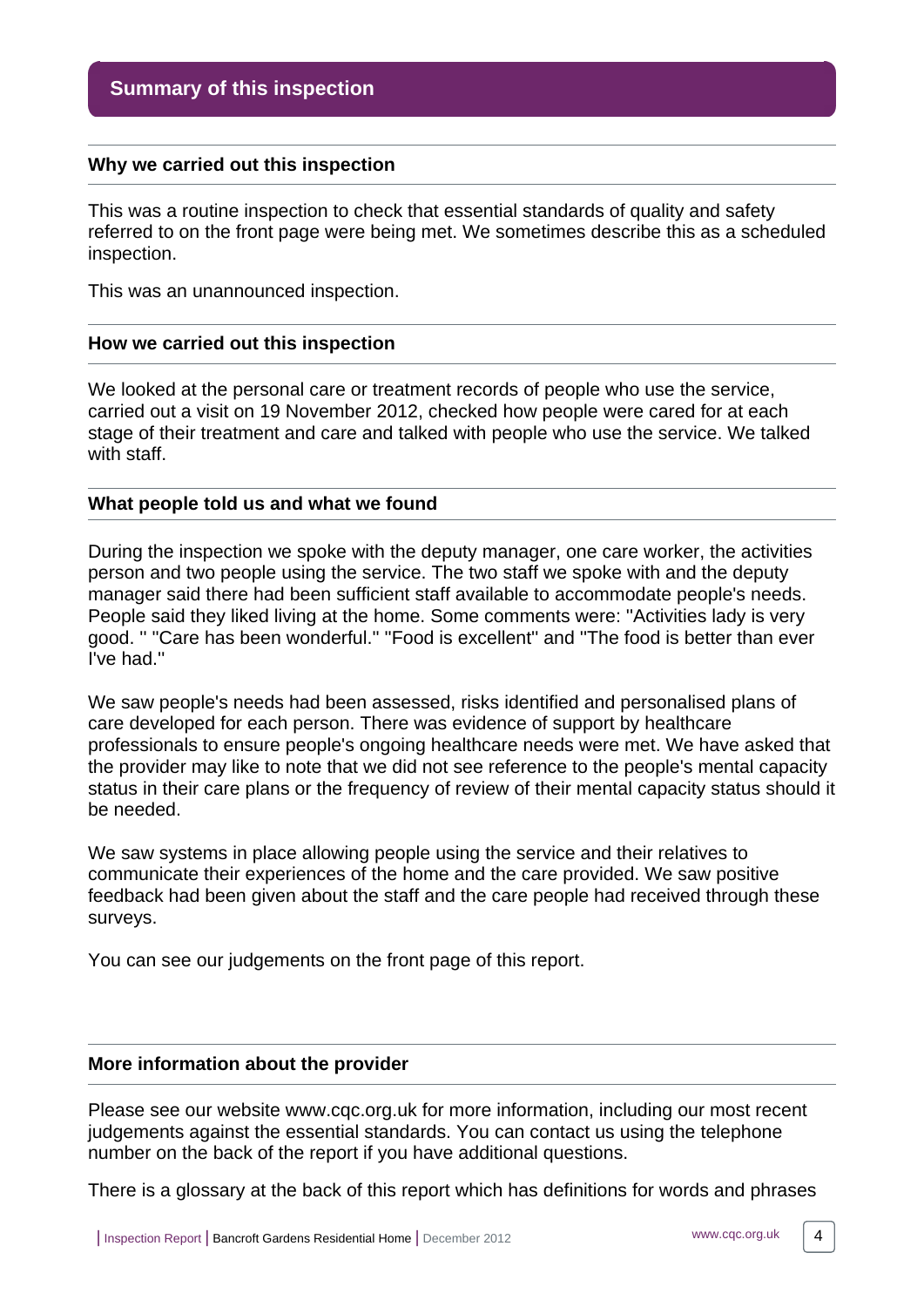we use in the report.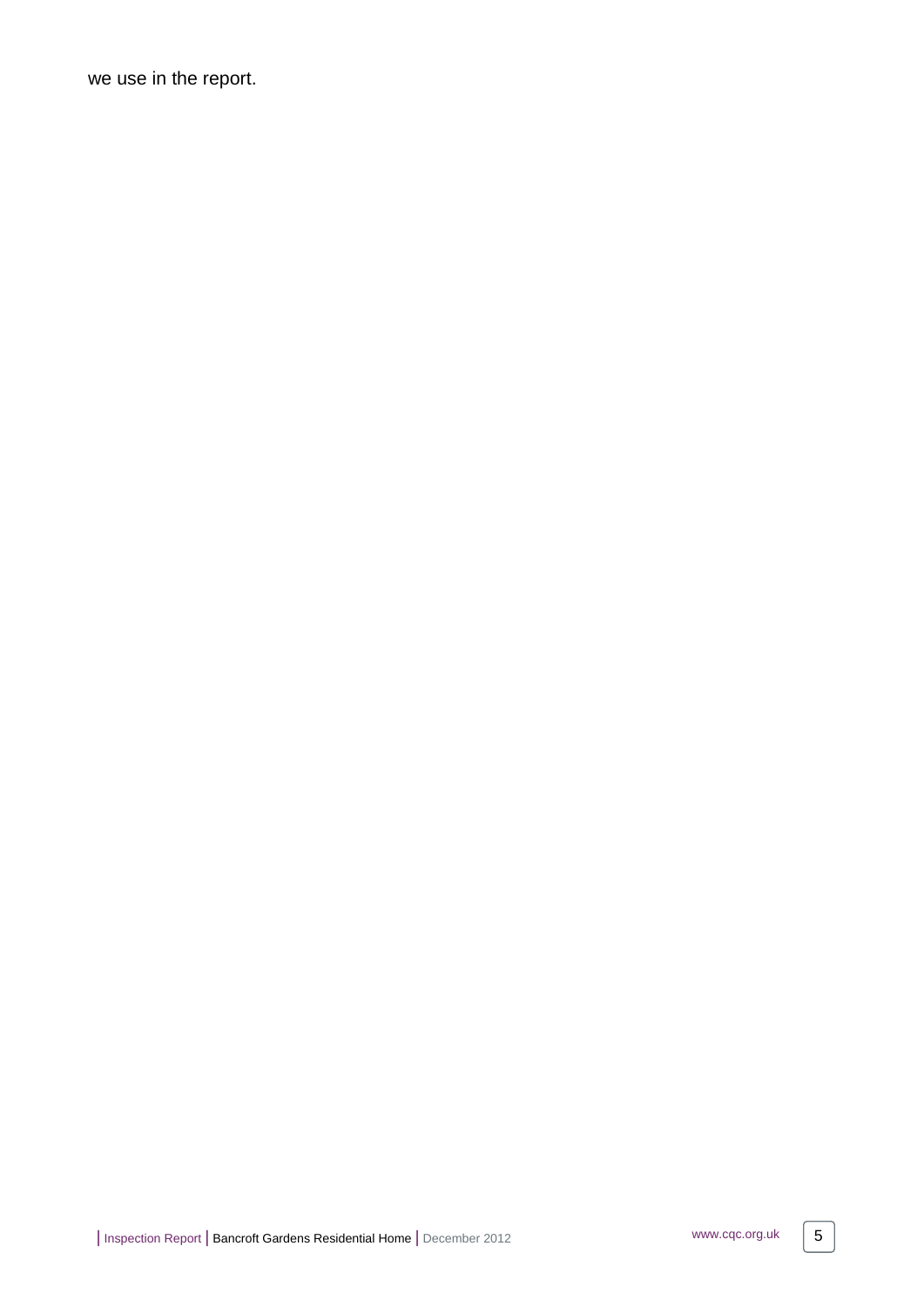**Our judgements for each standard inspected**

<span id="page-5-0"></span>**Respecting and involving people who use services**  $\checkmark$  **Met this standard** 

**People should be treated with respect, involved in discussions about their care and treatment and able to influence how the service is run**

#### **Our judgement**

The provider was meeting this standard.

People's privacy, dignity and independence were respected. People's views and experiences were taken into account in the way the service was provided and delivered in relation to their care.

#### **Reasons for our judgement**

We observed staff interactions with people using the service and saw staff were respectful and accommodated people's requests.

We were told by staff that people and / or their families had received information and support regarding their care and treatment. We saw information within one person's records which confirmed this. For example: We were told that discussions had taken place with the person's family about their resuscitation status. We saw documentation detailing the outcome of these discussions. This document had been completed with the person using the service or their family. We also saw that discussions had taken place with people in relation to their 'end of life' care wishes. The wishes of people had been documented within their assessment documentation. Staff meeting minutes dated 28 February 2012 identified that staff had been told to be aware of 'changing needs' and were told 'We are expected to give a high standard of care, especially with the dying and palliative care.'

The deputy manager told us that should people have specific needs, such as hearing or visual needs these would have been taken into account when planning the person's care. For example: she told us that the local GP would assess the person's hearing capacity and this assessment would identify whether the person required hearing aid support. We were told that the people who had required hearing aids now had them.

We saw a copy of an information booklet given to people using the service. We were told that this booklet would be given to each person who was to be resident at Bancroft Gardens Residential Home. We saw the document and noted some of the information provided. This information included: the home's accommodation, the staff, meals, residents health, fees, health services, religion and activities. Information about the homes complaints procedure was included in the homes 'Resident User Guide'.

We spoke with the activities person who worked at the home for two days each week. We were told of some activities, these were: making cards and cakes, colouring and painting by numbers, flower arranging and occasional trips out of the home. One person told us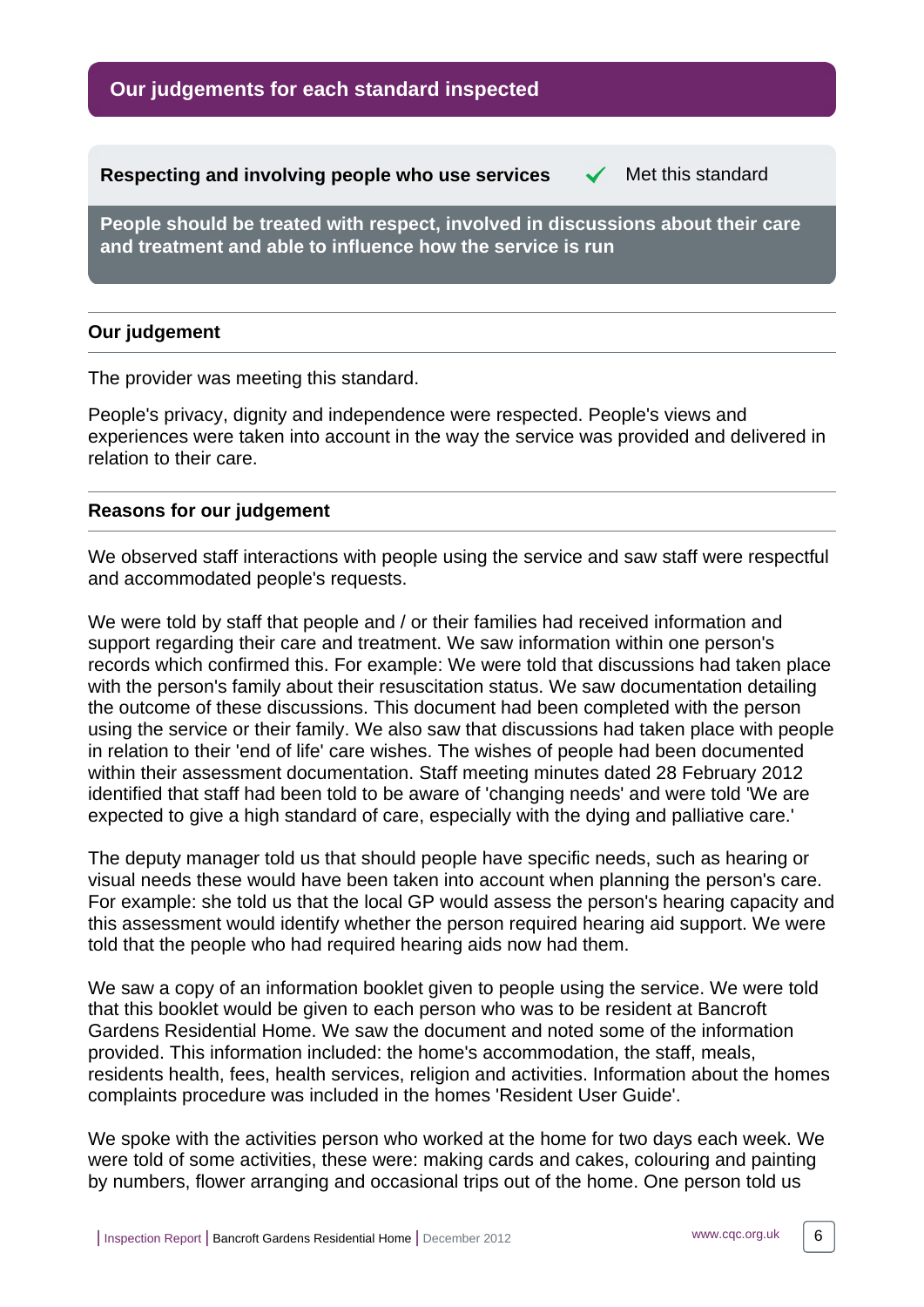they had participated in painting, walking and shopping activities. This person also told us that the home had encouraged her to remain independent. We spoke with two people using the service who both said they could access a variety of activities and could choose which activities to participate in. People told us they had been supported to go out locally; one person said they had been taken shopping and had gone out for walks in the local area.

The deputy manager told us that people's spiritual needs had been accommodated and Holy Communion had been held at the home for individual people using the service. We were also told that one lady had been taken by taxi to church on Sundays and when required had been supported by a care worker who had accompanied her. One person using the service said that she had received Holy Communion at the home every Sunday. This person commented: ''That means a lot – that does.''

We saw and were told that people had expressed their views and had been involved in making decisions about their care and treatment. The deputy manager said the last surveys had taken place in September 2012. We saw that specific groups of people had been targeted during the survey, for example: people using the service, family and relatives and visitors. We noted that the 'Resident Survey' included questions around: staff attitudes, daily care, comfort and cleanliness, planned social activities, the laundry service, food and privacy and independence. We saw that the feedback which had been given was positive and no concerns had been raised from the completed surveys we saw.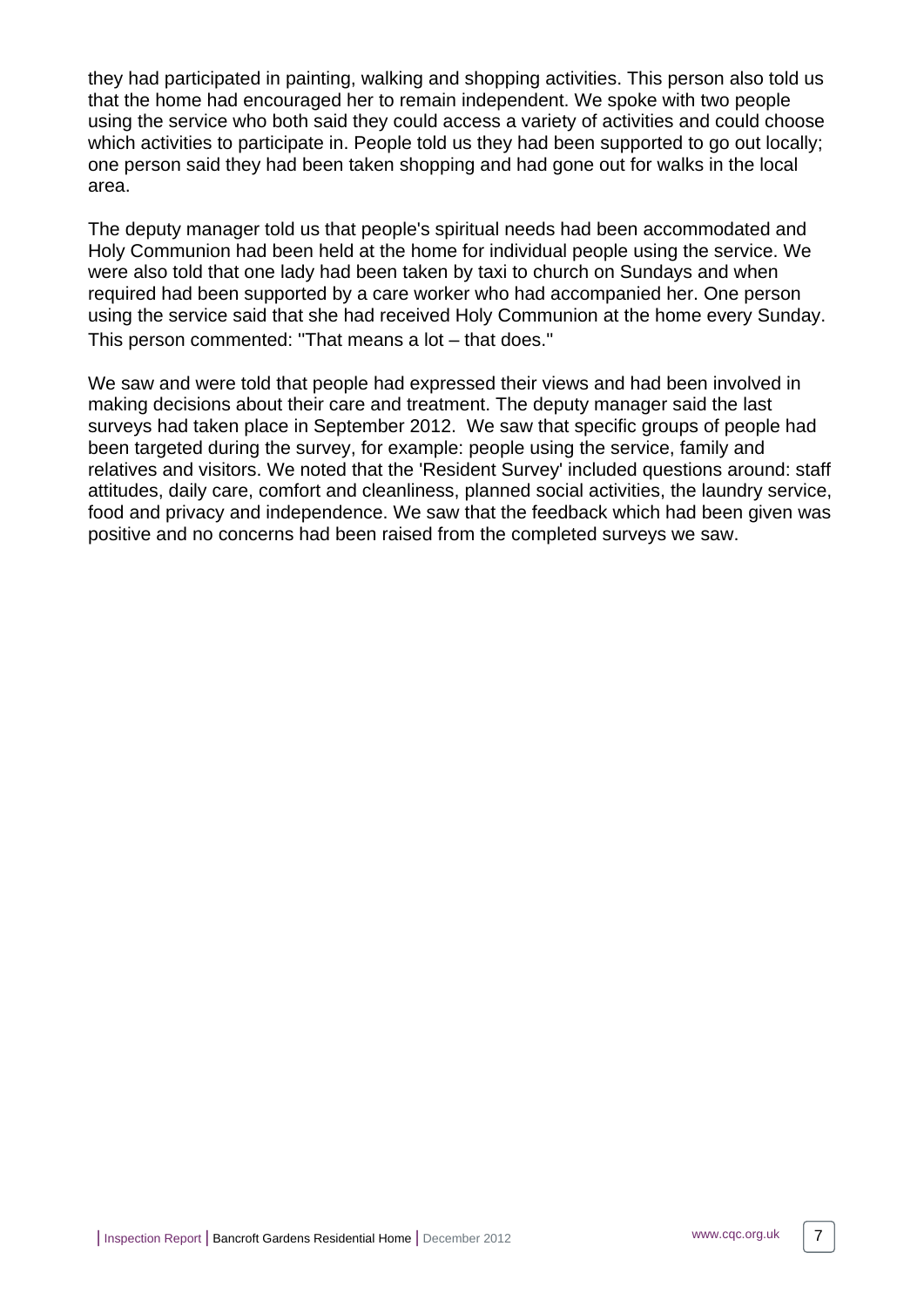

<span id="page-7-0"></span>**People should get safe and appropriate care that meets their needs and supports their rights**

### **Our judgement**

The provider was meeting this standard.

People experienced care, treatment and support that met their needs and protected their rights.

#### **Reasons for our judgement**

We saw people's care and treatment had been delivered in a way to ensure their safety and arrangements were in place to deal with foreseeable emergencies. The home had a business continuity plan in place and emergency service contact numbers were available for staff to access. Information was available advising staff how they should respond to events such as resuscitation. We spoke with two staff on the day of the inspection who confirmed they had attended first aid training. We also saw the home's 'Training Matrix for 2012' which confirmed the care workers who had completed this training in 2012.

We saw people's care and treatment had been delivered in a way that ensured their safety. The people we spoke with commented: ''Happy with the care and the staff'' and ''They are wonderful people – didn't realise they could be so patient.''

We reviewed two sets of records belonging to people using the service. We saw that each person had a supportive care pathway in place. This pathway identified the person's needs and preferences, care plans and risk assessments. People's daily needs had been identified and documented and where necessary actions identified. We saw evidence that people and / or their family had been involved in agreeing their care plans. This involvement and agreement of people's care plans was confirmed by a signature from either the person using the service or their designated relative. Resuscitation status and details of clinicians and allied health professionals involved in the person's care had also been identified within the care pathway document. We saw monthly care reviews had taken place for each person. Evidence of people's basic health needs being met, for example: chiropody treatments and optical prescriptions were also seen in their records.

We noted that people's risk assessments related to their specific needs. The types of risk assessments we saw in place for the two people were: nutrition, moving and handling and a risk assessment for medical conditions and medication. We noted that these risk assessments had been reviewed every two to three months dependent on the need. We tracked two of the risk assessments to ascertain whether the guidance from the risk assessment had been captured within the person's care plan and whether the suggested frequency of assessment review had been followed. One person's care plans confirmed that risk guidance had been followed as identified within the person's risk assessment for medical conditions and medication. We also saw that monthly reviews of this risk assessment had taken place. The provider may like to note that the nutrition risk assessment although completed had not been fully followed through for one person as a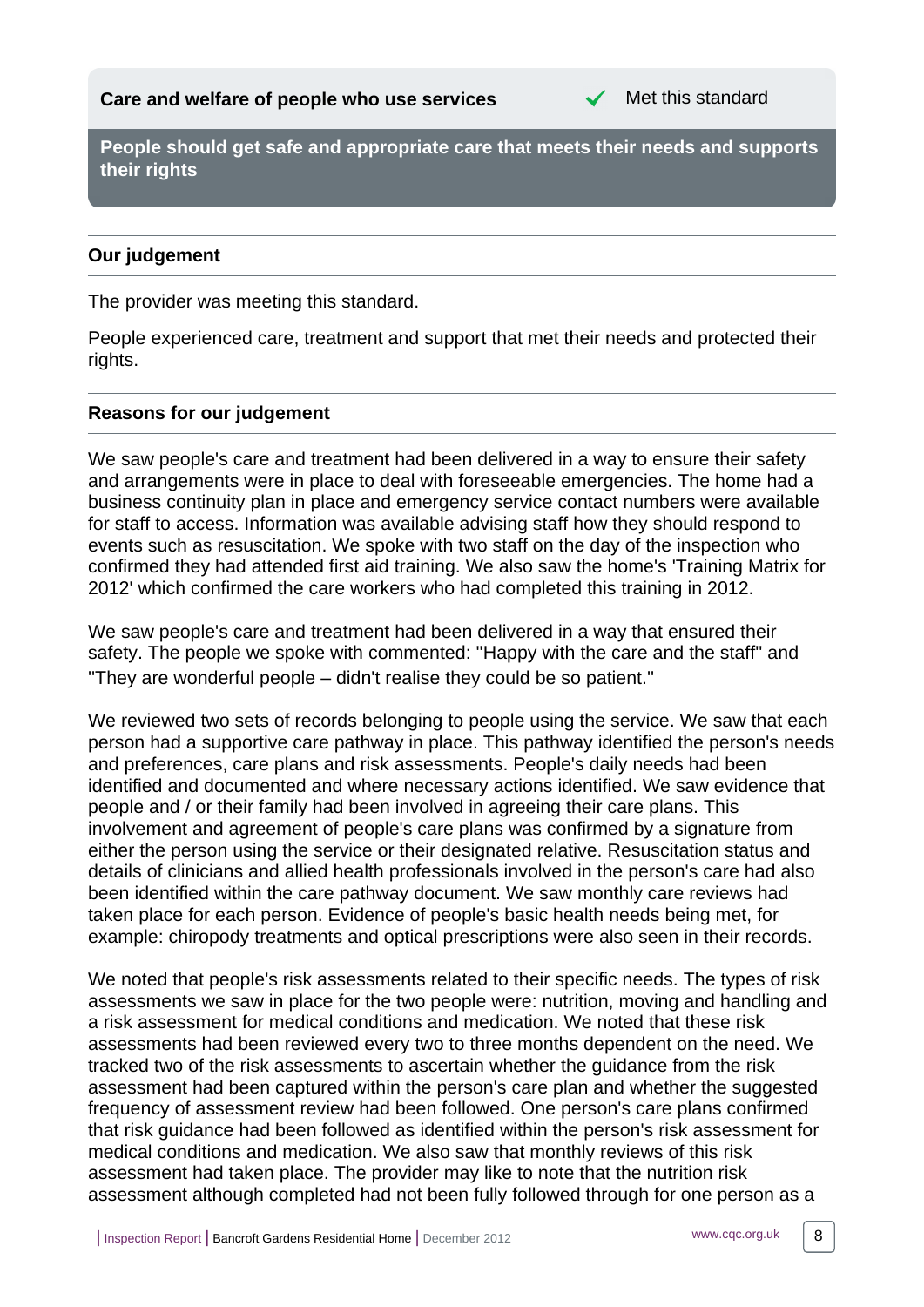risk reduction plan had not been put in place. We observed that this person had been weighed monthly and the assessment had been monitored every two to three months by the care worker.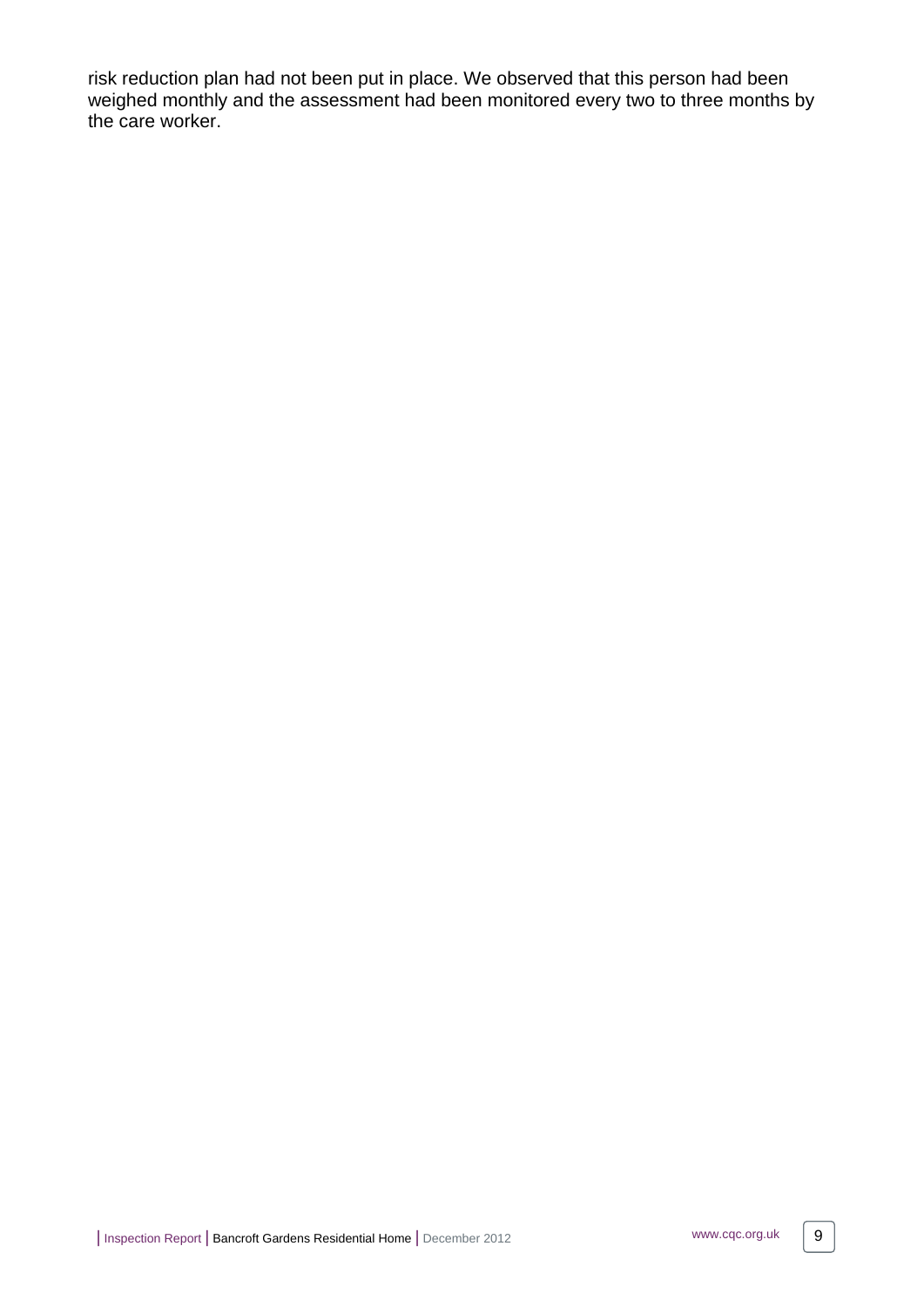<span id="page-9-0"></span>**Safeguarding people who use services from abuse**  $\checkmark$  Met this standard

**People should be protected from abuse and staff should respect their human rights**

#### **Our judgement**

The provider was meeting this standard.

People who use the service were protected from the risk of abuse, because the provider had taken reasonable steps to identify the possibility of abuse and prevent abuse from happening.

#### **Reasons for our judgement**

We saw that people using the service were protected from risk of abuse, because the provider had taken reasonable steps to identify the possibility of abuse and prevent abuse from happening. The two people we spoke with said: ''Staff are ready to listen'' and ''I feel safe here.''

Staff showed an awareness of what to do, who to approach and what guidance was available should adult safeguarding concerns be identified. We were told that the home had had no safeguarding events during the last 12-months. The deputy manager said that all staff had received safeguarding of vulnerable adults training. The provider may like to note that we did not see this training documented on the home's training matrix.

The home had access to local adult safeguarding policies and procedures and contact numbers for the safeguarding team, police and Care Quality Commission. We saw additional guidance for staff on whistle blowing, complaints, use of volunteer staff, handling their monies and valuables and assessment and review of a person's mental capacity.

We saw that the home had specific systems in place to assess and document people's mental capacity status. The deputy manager said that she and the registered manager had received mental capacity update training. The staff training matrix for 2012 confirmed the deputy manager's attendance at ''Mental Capacity Act and Deprivation' training.

We saw details of a completed mental capacity assessment in two people's care files. These assessments had been completed by the Community Psychiatric Nurse in 2011. Each person had a 'Psychological Care Plan' which identified their needs and what support was required in this area. The provider may like to note that we did not see reference to the person's mental capacity status in these care plans or the frequency of review of their mental capacity status.

The staff we spoke with confirmed that their performance was monitored through staff appraisal and supervision systems in place at the home. One care worker told us that staff meetings took place every six months. We saw two sets of staff meeting minutes from February and August 2012 which confirmed staff meetings had taken place and were documented.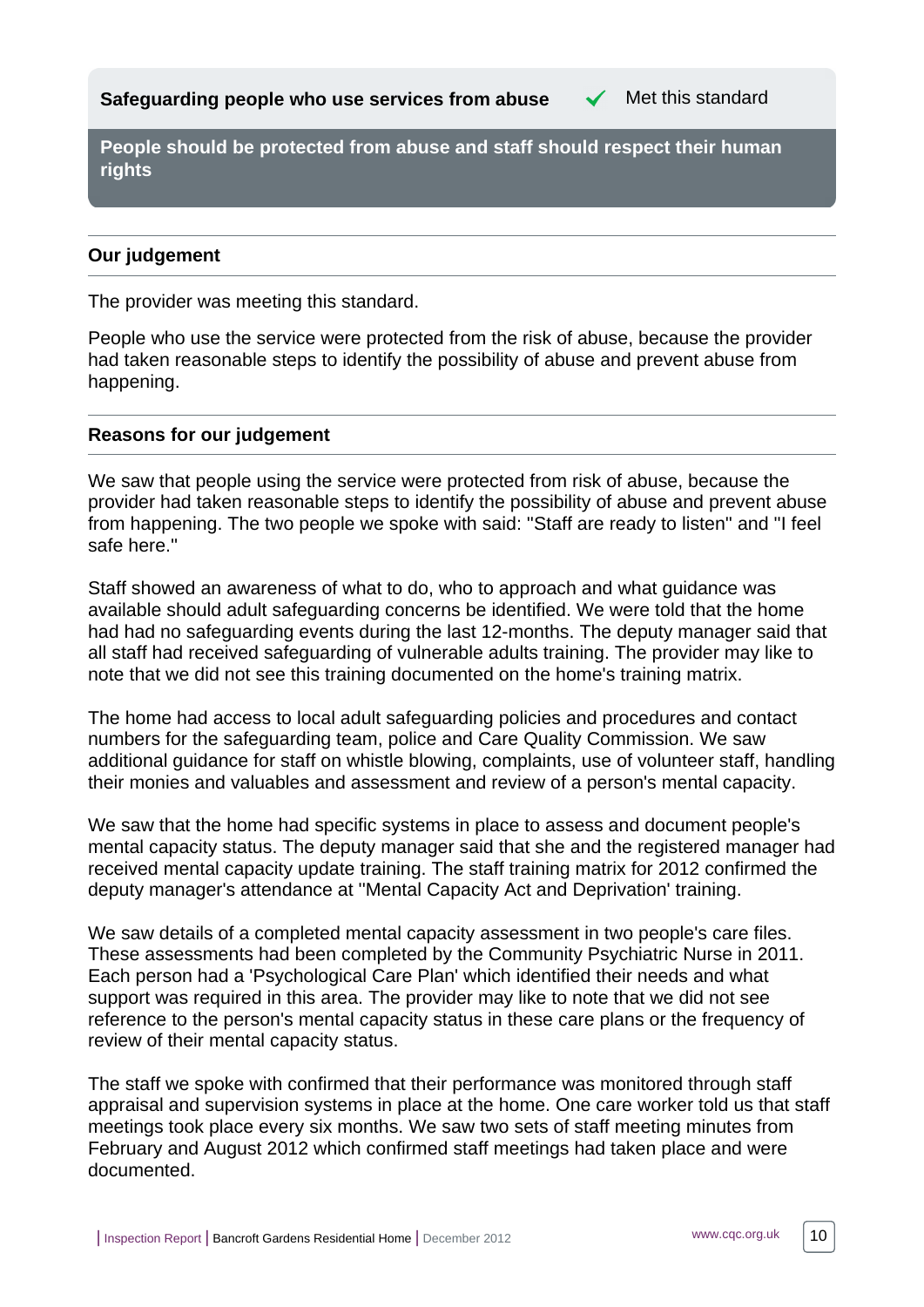<span id="page-10-0"></span>**There should be enough members of staff to keep people safe and meet their health and welfare needs**

#### **Our judgement**

The provider was meeting this standard.

There were enough qualified, skilled and experienced staff to meet people's needs.

#### **Reasons for our judgement**

The staff we spoke with commented ''I love working here'' and ''We work as a team; staffing levels are very good.'' One person using the service described the care workers as ''They are wonderful people – didn't realise they could be so patient.''

The deputy manager said she had a full establishment of staff. We were told that where staff shortages had occurred support had been provided through existing staff. This was confirmed when we spoke with a care worker at the home. The care worker also stated that senior support was always available. The deputy manager said the home had had no staffing incidents. Discussions with two staff, a care worker and the activities person, confirmed that there had been enough qualified, skilled and experienced staff to meet people's needs at the home.

We saw that staff were suitably qualified and skilled and appropriate steps had been taken by the manager to ensure people's skills had been kept updated. We were told that all new staff had attended an induction day, were allocated a mentor and had completed induction packs. Staff said they had accessed a variety of training. One care worker said she was currently completing the palliative care course. The home's training matrix for 2012 confirmed that care workers had received a variety of training sessions. We were told by the deputy manager that formal supervision was in place. One care worker we spoke with told us they had received six-monthly supervision and yearly appraisal. Staff supervisions are meetings where staff have the opportunity to discuss their role and performance and identify any training needs.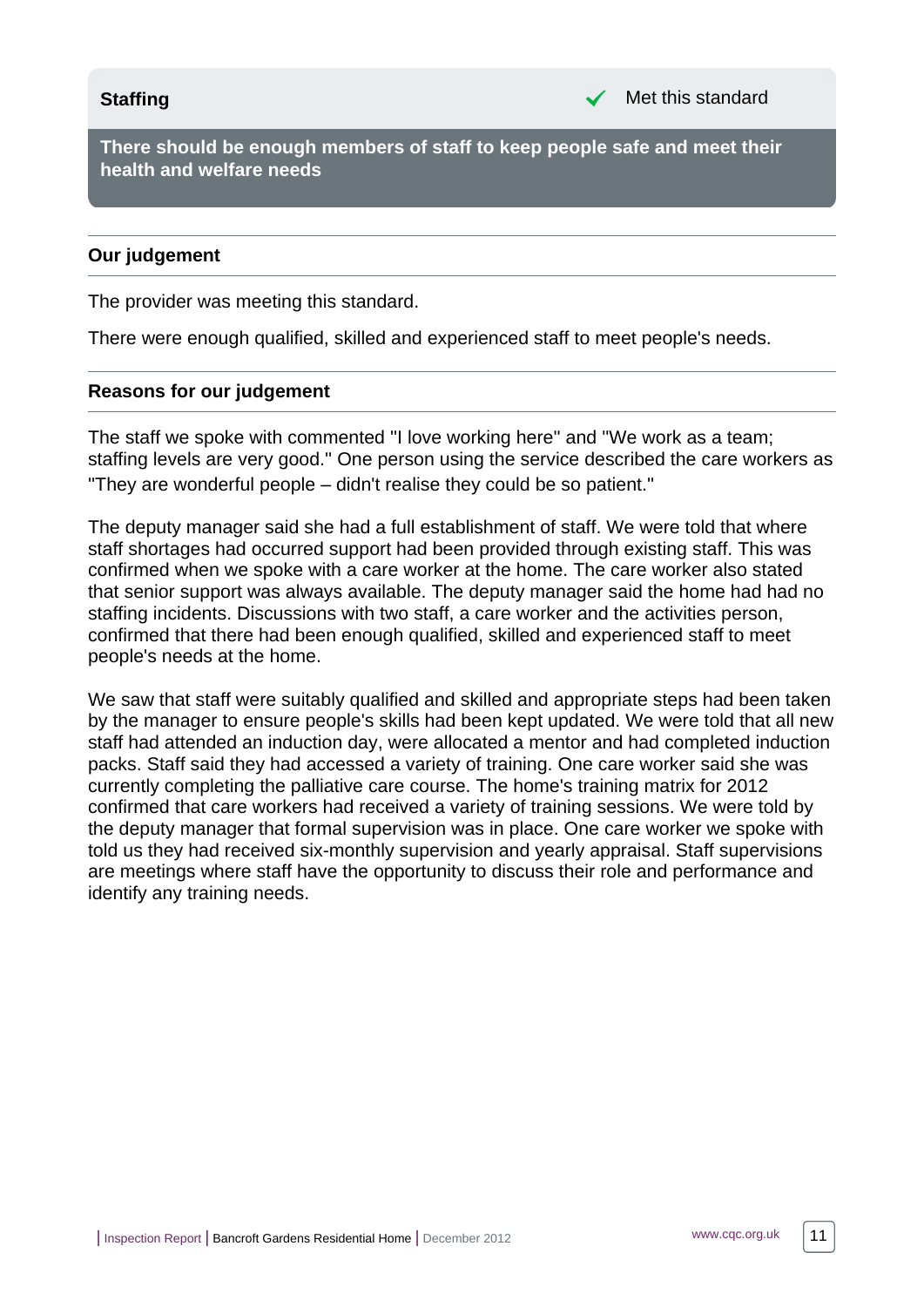<span id="page-11-0"></span>**People's personal records, including medical records, should be accurate and kept safe and confidential**

#### **Our judgement**

The provider was meeting this standard.

People were protected from the risks of unsafe or inappropriate care and treatment because accurate and appropriate records were maintained.

#### **Reasons for our judgement**

During our inspection we observed people's records had been kept securely. We reviewed two people's care files and found records to be comprehensive; care plans personalised and risk assessments in place.

We saw monitoring of people's records had taken place. The deputy manager said that she completed monthly and yearly records audits. We saw a selection of completed records audits which had been completed in 2012 in two people's care files. We saw that these audits had identified actions where needed and that these actions had been completed and signed off by the care worker once completed.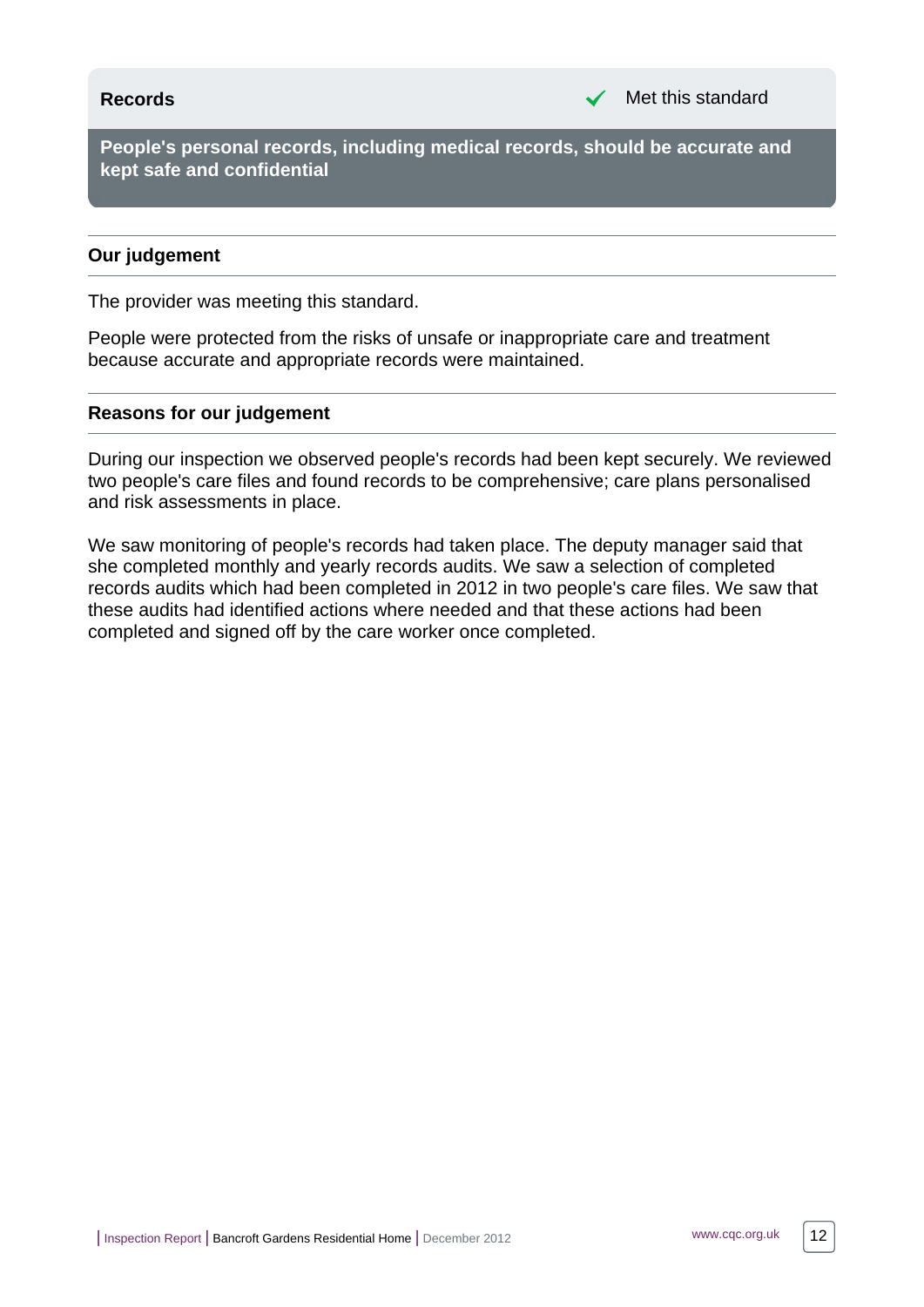### <span id="page-12-0"></span>**About CQC inspections**

We are the regulator of health and social care in England.

All providers of regulated health and social care services have a legal responsibility to make sure they are meeting essential standards of quality and safety. These are the standards everyone should be able to expect when they receive care.

The essential standards are described in the Health and Social Care Act 2008 (Regulated Activities) Regulations 2010 and the Care Quality Commission (Registration) Regulations 2009. We regulate against these standards, which we sometimes describe as "government standards".

We carry out unannounced inspections of all care homes, acute hospitals and domiciliary care services in England at least once a year to judge whether or not the essential standards are being met. We carry out inspections of dentists and other services at least once every two years. All of our inspections are unannounced unless there is a good reason to let the provider know we are coming.

There are 16 essential standards that relate most directly to the quality and safety of care and these are grouped into five key areas. When we inspect we could check all or part of any of the 16 standards at any time depending on the individual circumstances of the service. Because of this we often check different standards at different times but we always inspect at least one standard from each of the five key areas every year. We may check fewer key areas in the case of dentists and some other services.

When we inspect, we always visit and we do things like observe how people are cared for, and we talk to people who use the service, to their carers and to staff. We also review information we have gathered about the provider, check the service's records and check whether the right systems and processes are in place.

We focus on whether or not the provider is meeting the standards and we are guided by whether people are experiencing the outcomes they should be able to expect when the standards are being met. By outcomes we mean the impact care has on the health, safety and welfare of people who use the service, and the experience they have whilst receiving it.

Our inspectors judge if any action is required by the provider of the service to improve the standard of care being provided. Where providers are non-compliant with the regulations, we take enforcement action against them. If we require a service to take action, or if we take enforcement action, we re-inspect it before its next routine inspection was due. This could mean we re-inspect a service several times in one year. We also might decide to reinspect a service if new concerns emerge about it before the next routine inspection.

In between inspections we continually monitor information we have about providers. The information comes from the public, the provider, other organisations, and from care workers.

You can tell us about your experience of this provider on our website.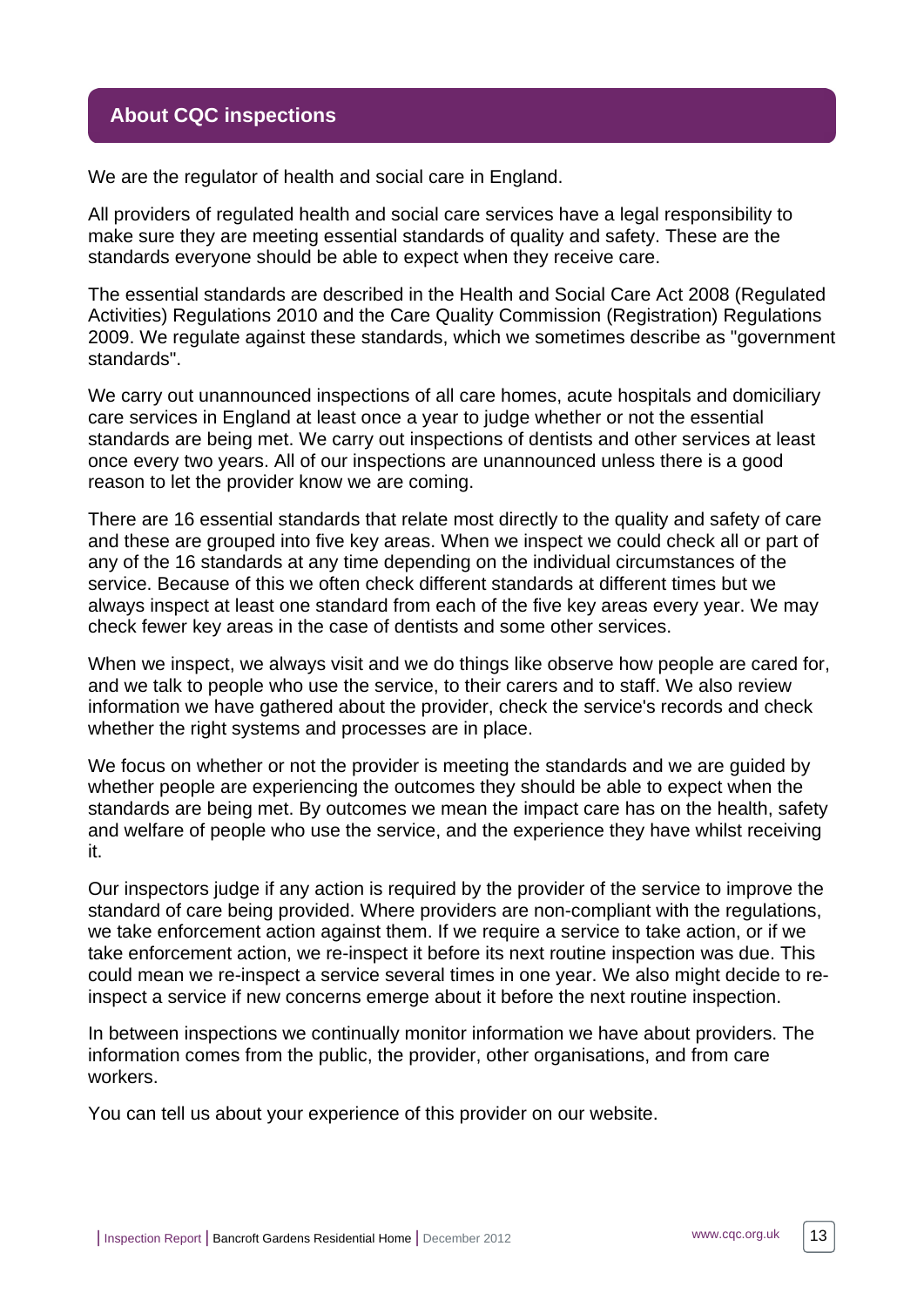# <span id="page-13-0"></span>**How we define our judgements**

The following pages show our findings and regulatory judgement for each essential standard or part of the standard that we inspected. Our judgements are based on the ongoing review and analysis of the information gathered by CQC about this provider and the evidence collected during this inspection.

We reach one of the following judgements for each essential standard inspected.

|   | <b>Met this standard</b>           | This means that the standard was being met in that the<br>provider was compliant with the regulation. If we find that<br>standards were met, we take no regulatory action but we<br>may make comments that may be useful to the provider and<br>to the public about minor improvements that could be made.                                                                                                                                                                                                                                                                                                                                                                                                                     |
|---|------------------------------------|--------------------------------------------------------------------------------------------------------------------------------------------------------------------------------------------------------------------------------------------------------------------------------------------------------------------------------------------------------------------------------------------------------------------------------------------------------------------------------------------------------------------------------------------------------------------------------------------------------------------------------------------------------------------------------------------------------------------------------|
|   |                                    |                                                                                                                                                                                                                                                                                                                                                                                                                                                                                                                                                                                                                                                                                                                                |
| Х | <b>Action needed</b>               | This means that the standard was not being met in that the<br>provider was non-compliant with the regulation.<br>We may have set a compliance action requiring the provider<br>to produce a report setting out how and by when changes<br>will be made to make sure they comply with the standard.<br>We monitor the implementation of action plans in these<br>reports and, if necessary, take further action.<br>We may have identified a breach of a regulation which is<br>more serious, and we will make sure action is taken. We will<br>report on this when it is complete.                                                                                                                                             |
|   |                                    |                                                                                                                                                                                                                                                                                                                                                                                                                                                                                                                                                                                                                                                                                                                                |
| X | <b>Enforcement</b><br>action taken | If the breach of the regulation was more serious, or there<br>have been several or continual breaches, we have a range of<br>actions we take using the criminal and/or civil procedures in<br>the Health and Social Care Act 2008 and relevant<br>regulations. These enforcement powers include issuing a<br>warning notice; restricting or suspending the services a<br>provider can offer, or the number of people it can care for;<br>issuing fines and formal cautions; in extreme cases,<br>cancelling a provider or managers registration or prosecuting<br>a manager or provider. These enforcement powers are set<br>out in law and mean that we can take swift, targeted action<br>where services are failing people. |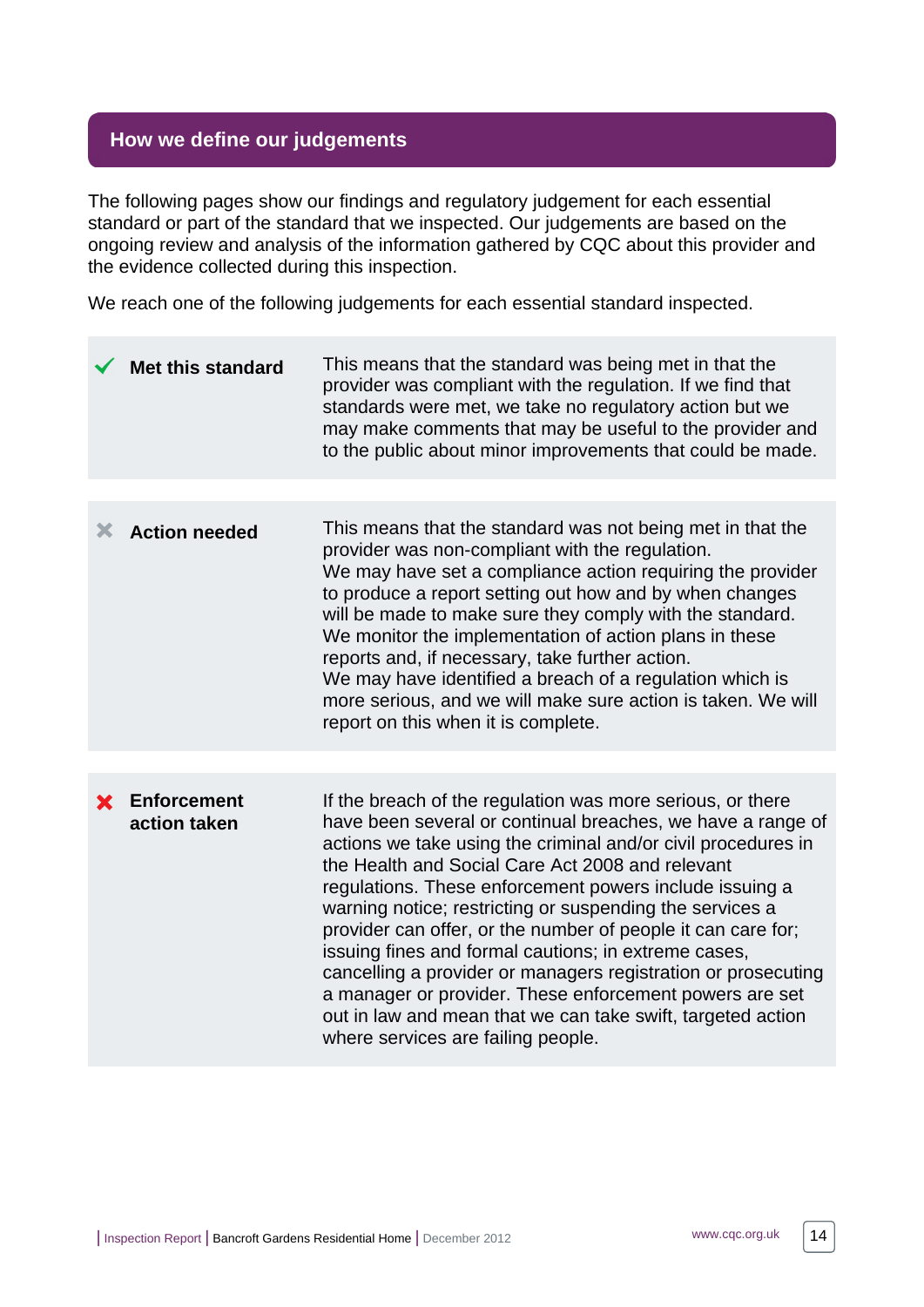# **How we define our judgements (continued)**

Where we find non-compliance with a regulation (or part of a regulation), we state which part of the regulation has been breached. We make a judgement about the level of impact on people who use the service (and others, if appropriate to the regulation) from the breach. This could be a minor, moderate or major impact.

**Minor impact** – people who use the service experienced poor care that had an impact on their health, safety or welfare or there was a risk of this happening. The impact was not significant and the matter could be managed or resolved quickly.

**Moderate impact** – people who use the service experienced poor care that had a significant effect on their health, safety or welfare or there was a risk of this happening. The matter may need to be resolved quickly.

**Major impact** – people who use the service experienced poor care that had a serious current or long term impact on their health, safety and welfare, or there was a risk of this happening. The matter needs to be resolved quickly

We decide the most appropriate action to take to ensure that the necessary changes are made. We always follow up to check whether action has been taken to meet the standards.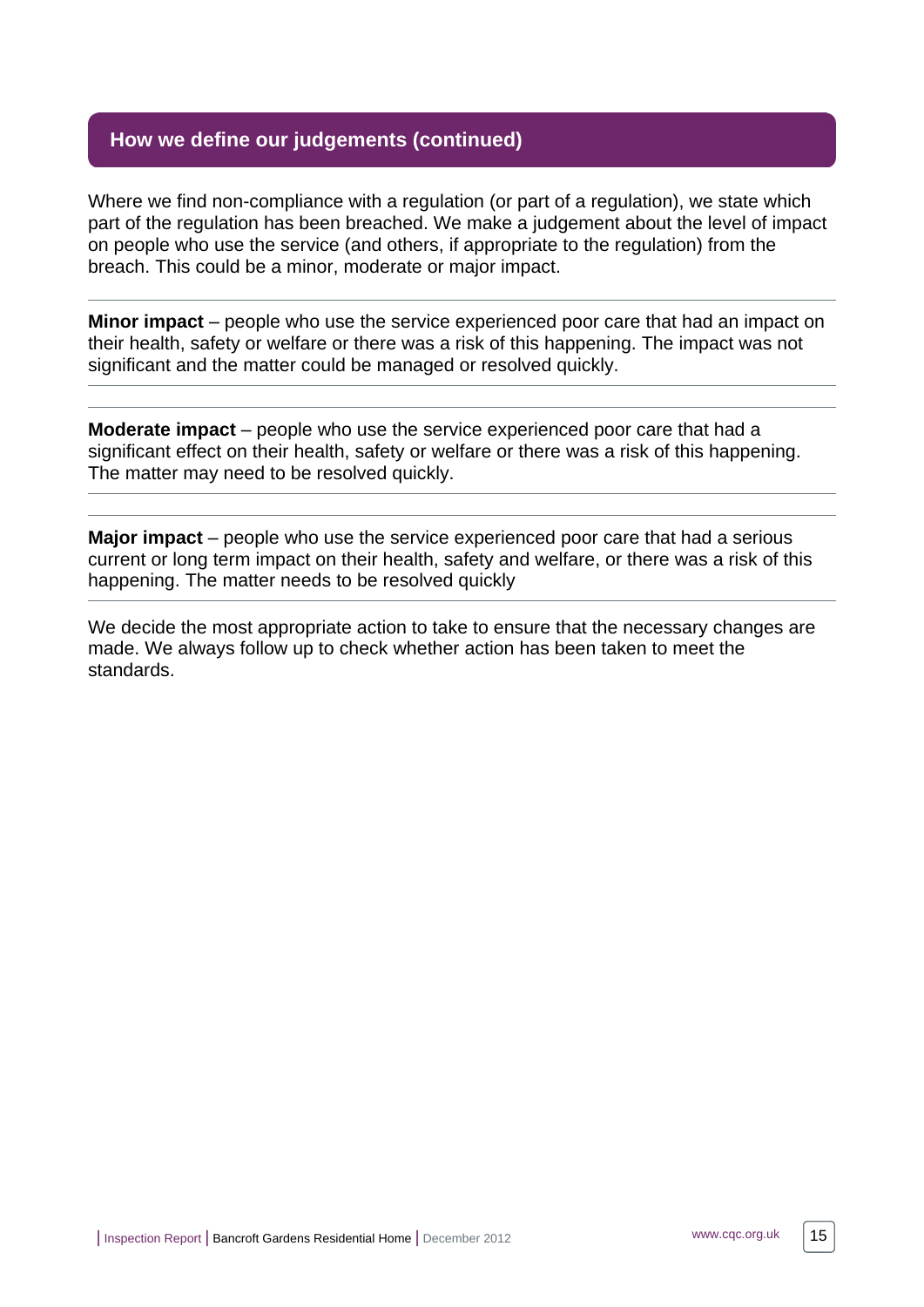# <span id="page-15-0"></span>**Glossary of terms we use in this report**

#### **Essential standard**

The essential standards of quality and safety are described in our Guidance about compliance: Essential standards of quality and safety. They consist of a significant number of the Health and Social Care Act 2008 (Regulated Activities) Regulations 2010 and the Care Quality Commission (Registration) Regulations 2009. These regulations describe the essential standards of quality and safety that people who use health and adult social care services have a right to expect. A full list of the standards can be found within the Guidance about compliance. The 16 essential standards are:

Respecting and involving people who use services - Outcome 1 (Regulation 17)

Consent to care and treatment - Outcome 2 (Regulation 18)

Care and welfare of people who use services - Outcome 4 (Regulation 9)

Meeting Nutritional Needs - Outcome 5 (Regulation 14)

Cooperating with other providers - Outcome 6 (Regulation 24)

Safeguarding people who use services from abuse - Outcome 7 (Regulation 11)

Cleanliness and infection control - Outcome 8 (Regulation 12)

Management of medicines - Outcome 9 (Regulation 13)

Safety and suitability of premises - Outcome 10 (Regulation 15)

Safety, availability and suitability of equipment - Outcome 11 (Regulation 16)

Requirements relating to workers - Outcome 12 (Regulation 21)

Staffing - Outcome 13 (Regulation 22)

Supporting Staff - Outcome 14 (Regulation 23)

Assessing and monitoring the quality of service provision - Outcome 16 (Regulation 10)

Complaints - Outcome 17 (Regulation 19)

Records - Outcome 21 (Regulation 20)

#### **Regulated activity**

These are prescribed activities related to care and treatment that require registration with CQC. These are set out in legislation, and reflect the services provided.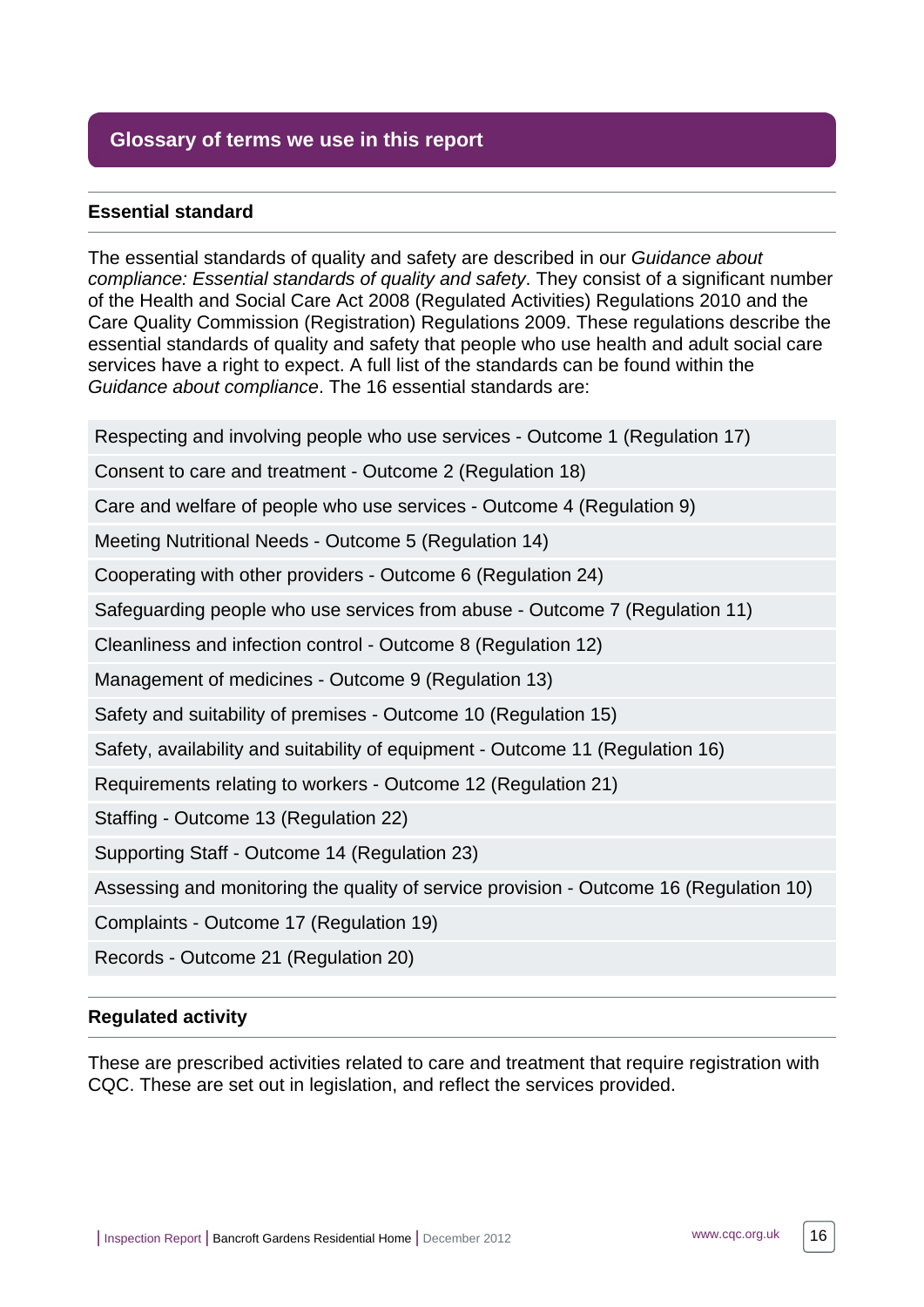# **Glossary of terms we use in this report (continued)**

#### **(Registered) Provider**

There are several legal terms relating to the providers of services. These include registered person, service provider and registered manager. The term 'provider' means anyone with a legal responsibility for ensuring that the requirements of the law are carried out. On our website we often refer to providers as a 'service'.

#### **Regulations**

We regulate against the Health and Social Care Act 2008 (Regulated Activities) Regulations 2010 and the Care Quality Commission (Registration) Regulations 2009.

#### **Responsive inspection**

This is carried out at any time in relation to identified concerns.

#### **Routine inspection**

This is planned and could occur at any time. We sometimes describe this as a scheduled inspection.

#### **Themed inspection**

This is targeted to look at specific standards, sectors or types of care.